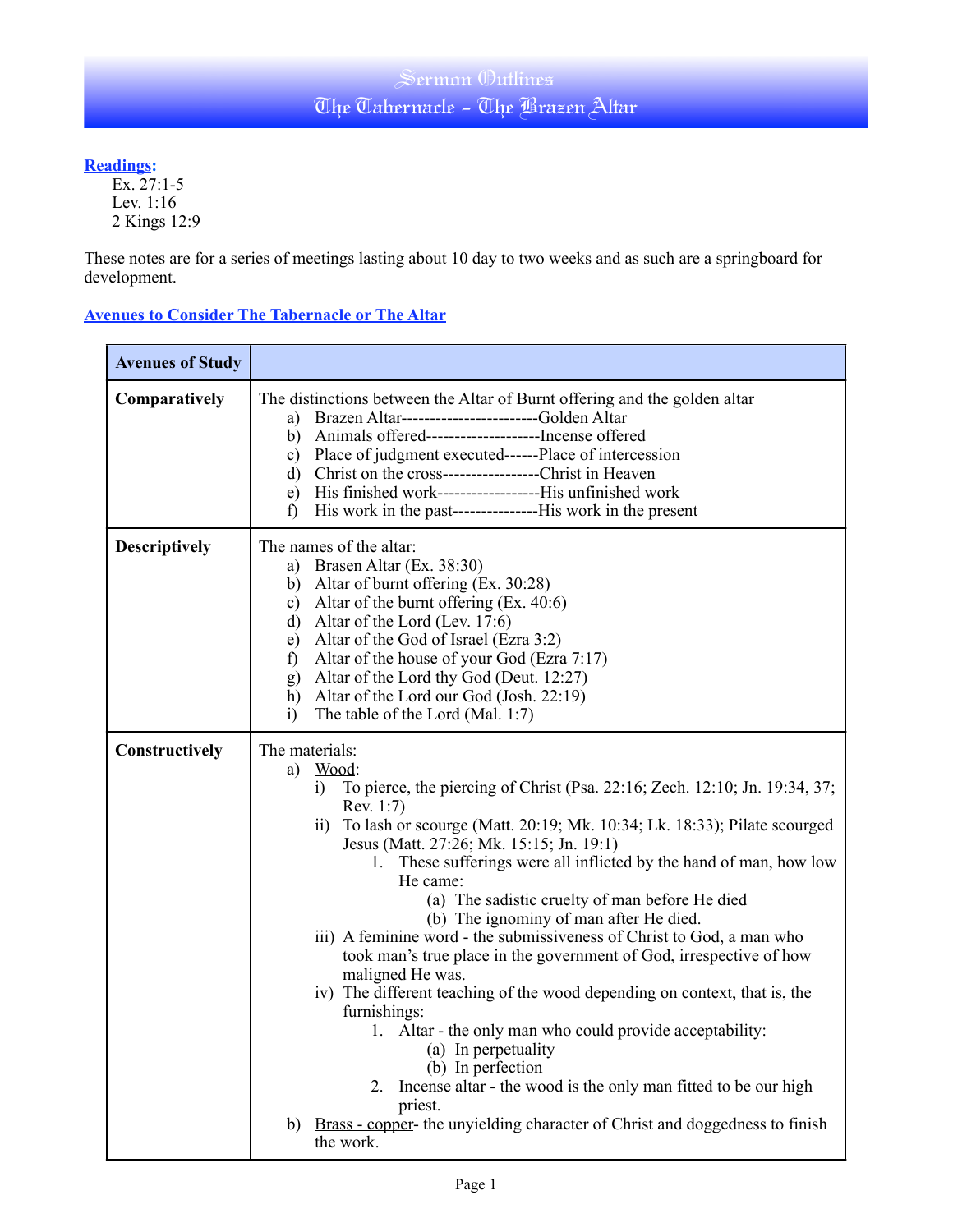# The Tabernacle - The Brazen Altar

| <b>Avenues of Study</b> |                                                                                                                                                                                                                                                                                                                                                                                                                                                                                                                                                                                                                                                                                                                            |  |  |  |
|-------------------------|----------------------------------------------------------------------------------------------------------------------------------------------------------------------------------------------------------------------------------------------------------------------------------------------------------------------------------------------------------------------------------------------------------------------------------------------------------------------------------------------------------------------------------------------------------------------------------------------------------------------------------------------------------------------------------------------------------------------------|--|--|--|
| Christologically        | See Endnote 1                                                                                                                                                                                                                                                                                                                                                                                                                                                                                                                                                                                                                                                                                                              |  |  |  |
| <b>Theologically</b>    | The kindness of God in providing this meeting place (Ex. 29:42-43), as well as<br>1)<br>the Mercy Seat $(Ex. 25:21-22)$ .<br>The unchanging character of God concerning the sins of His people. God<br>2)<br>wanted His people to draw near, but they must learn the moral distance between<br>God and themselves, they did not have an "in" with God where sin was<br>overlooked.<br>The fulness of perfection God has found in Christ, and brilliance of being able<br>3)<br>to focus on the perfections of Christ so that even when I am sinning, I am still<br>acceptable, for my acceptability is not based on my perfections, but on Christ's.                                                                       |  |  |  |
| <b>Dispensationally</b> | "We have an altar, whereof they have no right to eat which serve the<br>tabernacle" (Heb. 13:10)                                                                                                                                                                                                                                                                                                                                                                                                                                                                                                                                                                                                                           |  |  |  |
| <b>Devotionally</b>     | Jehoiada put a box for the money "beside the altar, on the right side" (2 Kgs. 12:9)<br>The sacrifice was killed on the North $/$ right side (Lev. 1:11)<br>a)<br>The relationship between the sacrifice of the Lord and our giving<br>b)<br>1 Cor. 11 - Lord's Supper - 1 Cor. 16 - The collection<br>i)<br>ii) $2 \text{Cor. } 8-9$ - The collection - ch. $9:15$ - The sacrifice<br>c) Our giving must be of the character of the sacrifice<br>Our giving will demonstrate our appreciation of the sacrifice (that is giving<br>d)<br>as we are able). A person of small means can have a large appreciation but<br>not able to give much. But a wealthy person who gives \$10.00 has a low<br>appreciation of Calvary. |  |  |  |
| Revelatory              | Everything in the Tabernacle was a reflection of things in Heaven:<br>The souls under the altar (Rev. 6:9)<br>a)<br>b) The fire of the altar (Rev. 8:3-5), the judgment of God because they had<br>rejected the Sacrifice of the Lord.                                                                                                                                                                                                                                                                                                                                                                                                                                                                                     |  |  |  |
| <b>Positionally</b>     | The placement:<br>1)<br>Outside was Egypt, the world in its delights of natural appetites<br>a)<br>But all these people were redeemed and delivered:<br>b)<br>Passover was God's last voice to the unsaved and first voice to the<br>$\mathbf{i}$<br>redeemed.<br>ii) The need to get further into spiritual truths.<br>c) By Christ, come into His court, living in the curtailing righteousness of<br>Christ and God, and in accordance with the Gate.<br>The size, God wants me to get a big appreciation of Christ.<br>$\mathbf{i}$<br>d) For saints to get a big appreciation of the work of Christ                                                                                                                   |  |  |  |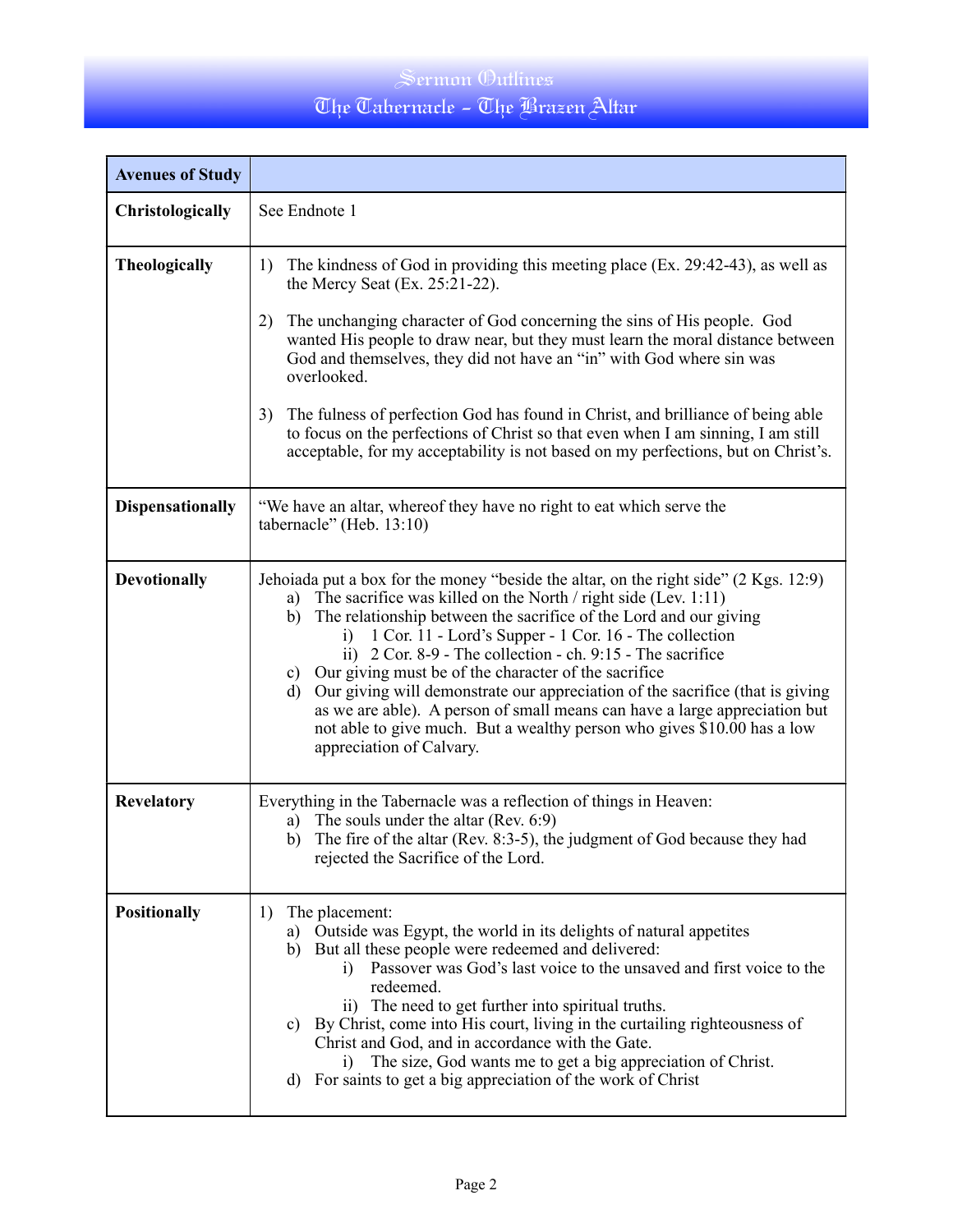## The Tabernacle - The Brazen Altar

| <b>Avenues of Study</b> |                                                                                                                                                                                                                                                                                                                                                                                                                                                                                                                                                                                                                                                                               |  |  |  |
|-------------------------|-------------------------------------------------------------------------------------------------------------------------------------------------------------------------------------------------------------------------------------------------------------------------------------------------------------------------------------------------------------------------------------------------------------------------------------------------------------------------------------------------------------------------------------------------------------------------------------------------------------------------------------------------------------------------------|--|--|--|
| Practically             | How could one be proud and when there is seen such humbling (as portrayed by<br>1)<br>the wood), endured willingly for the glory of God and my blessing.<br>a) In Corinth they sat at the Lord's supper and pride reeked from them,<br>they had never seen the humiliation of the Lord. (Heb. 12:2)<br>b) In Philippians the two sisters were in conflict, pride reeked from them,<br>they had never seen the humiliation of the Lord. (Phil. 2:6-8)<br>The church at Laodicea, "need of nothing", pride reeked from them,<br>c)<br>they had never seen the humiliation of the Lord (the faithful Witness)<br>(Rev. 3:14; 1:5).                                               |  |  |  |
|                         | He bore our eternal death, and vanquished physical death. This the altar gives<br>2)<br>comfort knowing death is not the end of the road but the stepping stone to<br>eternal bliss.                                                                                                                                                                                                                                                                                                                                                                                                                                                                                          |  |  |  |
|                         | The horns of the altar. The man slayer could lay hold on them but they did not<br>3)<br>assure life, Joab died holding them (1 Kgs. 2:28-34). Adonijah held the horns<br>and was permitted to live (1 Kgs. 1:50-53). What a stressful situation to be in,<br>unsure, not so with us (Heb. 6:18). We have fled for refuge and are secure.                                                                                                                                                                                                                                                                                                                                      |  |  |  |
| Evangelistically        | An application not the interpretation<br>The measurements always indicate restriction or limitations<br>a)<br>Sufficiency big for what was needed - propitiation for the whole world,<br>$\bf{1)}$<br>salvation is available for all - no limited atonement but the gospel is<br>limited.<br>ii) Salvation is limited to:<br>Humanity, for there is no salvation for angels (Heb. 2:16)<br>1.<br>To those who hear and understand the gospel (Matt. 13:15)<br>2.<br>3. To those who are alive on the earth (Lk. 16:26)<br>4. To those who will accept the gospel (Rom. 3:22)<br>To those who respond when the Spirit of God is enlightening or<br>5.<br>striving $(In. 16:8)$ |  |  |  |

### **Endnote 1**

A "meditation" which can help lead to worship. There are many more ways:

| Lord's death as a:      | <b>What were the Lord's</b><br>qualifications?      | Why did I need such a<br>work?     | What are my moral<br>obligations?                                                        |
|-------------------------|-----------------------------------------------------|------------------------------------|------------------------------------------------------------------------------------------|
| <b>Justifying Work</b>  | He must be just                                     | I am unjust / unrighteous,<br>bias | To live a life in conformity to<br>Christ                                                |
| <b>Reconciling Work</b> | He must be in harmony with<br>God                   | I am at enmity against God         | To live as one reconciled to God<br>and separate from the world                          |
| <b>Peace Offering</b>   | He must never have known<br>the interruption of sin | I am by nature an enemy            | To live in such a way that I know<br>the peace with God and peace of<br>God as a reality |